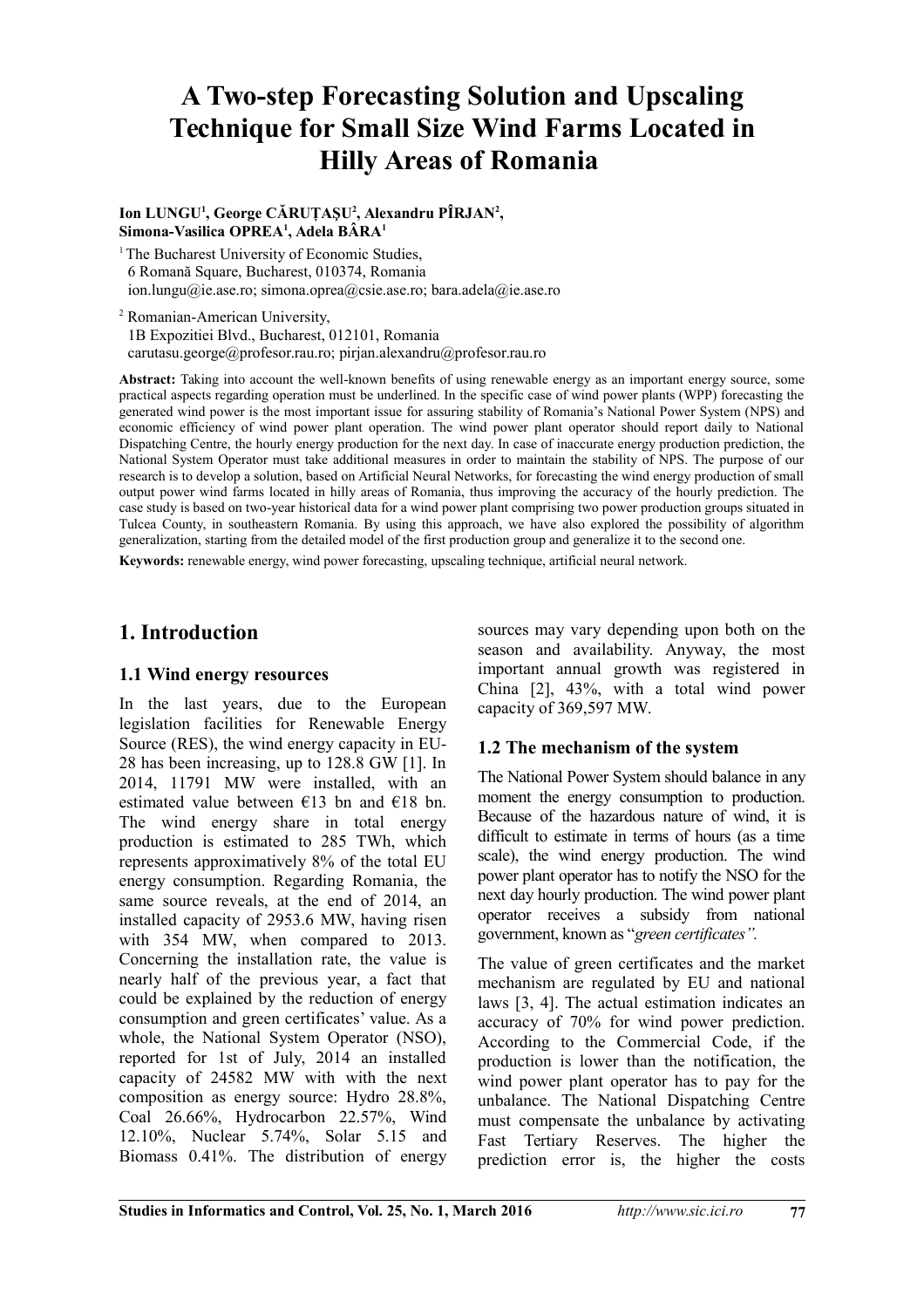incurred. The wind power plant operators may use various commercial tools (PredictWind, WPPT, Wind Speed Predictor, WINDcast etc.) developed by independent commercial providers or resulting from international research projects [5]. Our obtained results are part of an integrated system in development [6] as a result of a scientific research project (Intelligent system for predicting, analysing and monitoring performance indicators and business processes in the field of renewable energies - SIPAMER). Due to the field relevance in Romania, the same goal of developing an integrated system for renewable energy sources management is approached by other research projects in progress [7].

The majority of wind farms in Romania have a small output power and are situated on hilly terrain [8]. Therefore, in this paper, we are developing a solution for forecasting the wind energy production and the consumed energy for these types of wind power plants. We aim to improve the forecast accuracy of the existing forecasting software, used by a small wind park located in Baia, in Tulcea County, in South East Romania, by developing a two-step forecasting technique that is best suited for hilly terrain that causes a change of the wind direction from one turbine to another when situated at different altitudes. We also develop an upscaling technique by starting from one turbine and forecasting the energy production for six turbines grouped into two production groups, located on hilly terrain, in close proximity. We focus on obtaining a forecasting solution with an improved accuracy prediction for small wind farms located on hilly terrain and also a solution that can be useful for potential investors that want to build these types of wind farms.

## **2. Wind Energy Production Forecast**

### **2.1 State of the art**

The actual efforts are focused on improving the accuracy of the wind power prediction. Some research literature is dedicated to wind speed forecasting [9, 10, 11] and the time scale differs depending on the prediction objective. By analysing these papers, we can distinguish a short-term prediction (hours, called intraday forecasting), used for safety operation in case of severe weather and also for the unbalanced situation; a medium-term prediction (days), used for production notification and maintenance; a long-term prediction (months), used for capacity planning, opportunity studies etc.

The prediction of wind generated power is dependent on the time scale. For instance, in the case of short-term prediction, stochastic methods (persistence, autoregressive models [12] and generalized equivalent Markov model [13]) are recommended. Furthermore, other research [14] has used the Kalman filter integrated with support vector regression (SVR) to obtain a 10% prediction improvement, comparing the obtained data with Artificial Neural Network (ANN) and autoregressive (AR).

Regarding the next day prediction, which is the purpose of this paper, a consistent approach is given by using ANN for wind energy production forecasting. In the case of ANN, various algorithms are explored [15, 16]. In the presented case study, the Bayesian Regularization [17], Scalar Conjugate Gradient [18] and Levenberg–Marquardt [19] algorithms are explored. For ANN, the literature investigates the Back Propagatio neural network based on Particle Swarm Optimization [20, 21].

The studies [22 ,23, 25] reveal that a significant percentage of the energy forecasting error is given by the meteorological data input. The operational numerical weather prediction (NWP) models having relevance for wind power prediction in Europe are presented by the ANEMOS Plus project [5]. Furthermore, for meteorological forecasting, the wind speed prediction model and software (ENFOR, Forecast PRO, PredictWind) are presented in detail in [22,23,24]. The same studies reveal also that the error of these wind forecasting models, remains within 2.5% (in the case of large up-scaled German wind farms) or 15% MSE in the case of USA day-ahead forecasting and RMSE of 10% in the case of Ireland. Anyway, the forecasting accuracy of wind speed depends on time scale and resolution. In Romania, according to the official website of the National Administration for Meteorology, it uses global models (ECMWF and ARPEGE) as well as short range numerical weather prediction models (ALADIN, ALARO and COSMO) in its forecasts. According to the technical description of the Limited Area Models (LAM), the resolution varies from 2.8 km to 10 km, the forecast horizon is up to 76 hours and the sampling frequency ranges from 1 to 3 hours. The presented ANN energy forecasting models must have a sampling frequency of 1 hour. The error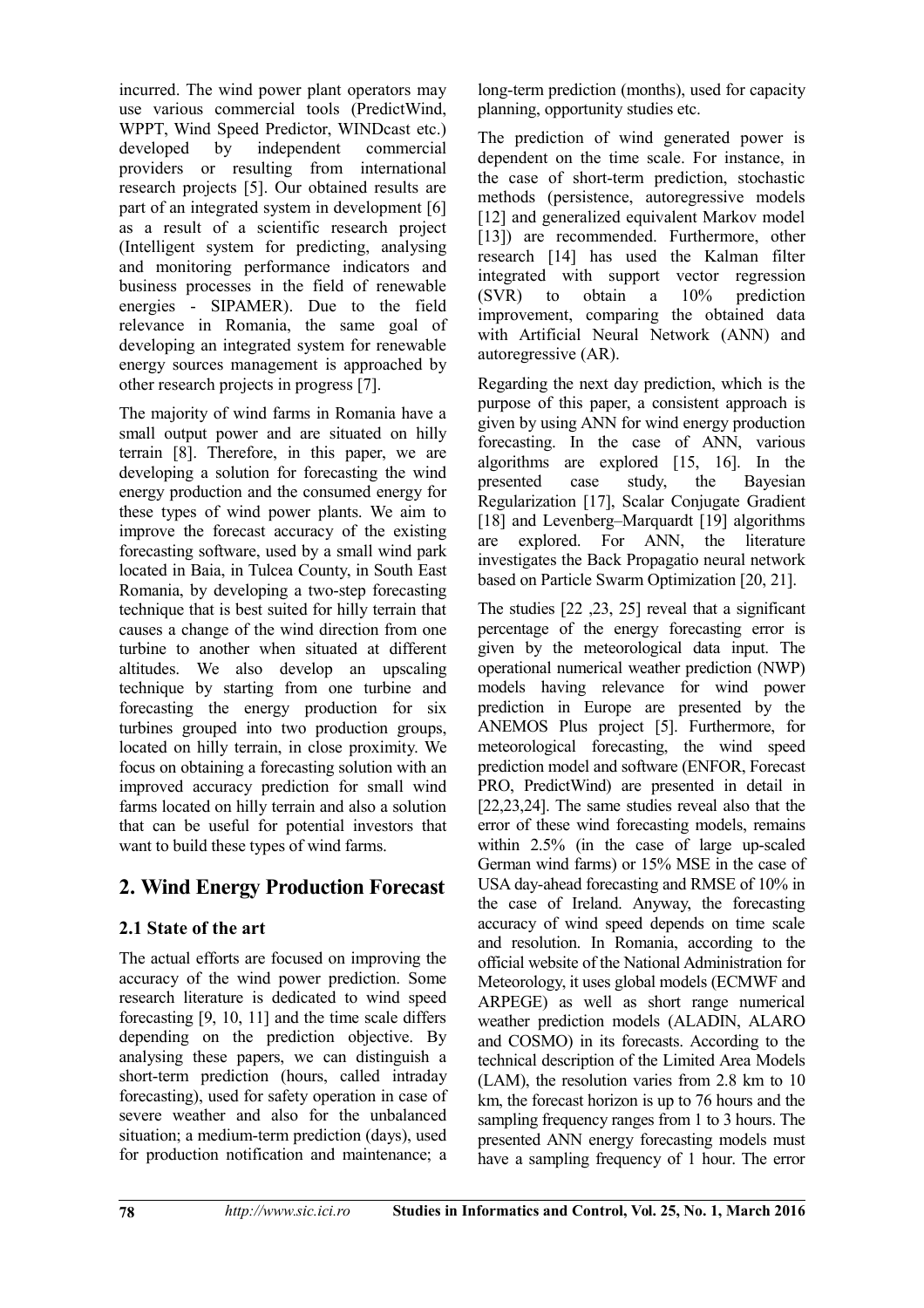types introduced by NWP are amplitude errors (the production time is correctly estimated, but the value of wind speed is underestimated or overestimated) and phase error (the value of the wind speed is accurate forecasted but the timing is not). The next chart shows the productionforecasting series for our case study, in the 10 MW wind production group, from  $1<sup>st</sup>$  to  $3<sup>rd</sup>$  of October 2015.



**Figure 1.** Production vs. forecasting Baia 10MW in the period 1<sup>st</sup>-3<sup>rd</sup> of October 2015

The computed errors of the on-site existing prediction system, provided by the Romanian company Wind Power Energy [24] for October 2015 is highlighted in the next figure.



**Figure 2.** Error distribution for Baia 10MW in the period 1<sup>st</sup>-31<sup>st</sup> of October 2015

The upscaling algorithms are also explored by [5,23], general design principles and case studies, being depicted, mainly for off-shore or on-shore wind farms on flat terrain. According to [5], for hilly terrain, the energy forecast has the broader error dispersion when using existing software products. The paper emphasizes in the next sections, the Baia 5 MW and the Baia 10 MW case studies, that were conducted in collaboration with the Baia operator, in order to obtain a custom tailored forecasting solution of the produced energy. The forecasting solution took into account the influence of the hilly terrain (with 22.8 m level difference) and wind deflection (caused by the front hill, the distance between turbines being under the NWP resolution), over the turbines position. In the case of Baia 10 MW, we have forecasted using the upscaling algorithm applied to Baia 5 MW, aiming to obtain a better forecast accuracy than in [24].

#### **2.2 A solution for wind energy production forecasting using the ANN approach**

In our research project Intelligent system for predicting, analyzing and monitoring performance indicators and business processes in the field of renewable energies (SIPAMER) a computer based information system that targets the Romanian renewable energy market is to be developed. The system integrates data gathered from renewable power plants devices into a cloud computing database on top of which a forecast and analytical model that offers support for strategic business decisions is built (Figure 3):



**Figure 3.** The SIPAMER system's components

The SIPAMER system is going to be developed on Java platform with business intelligence components for analyzing and reporting activities. The forecast model aims to minimize the prediction error and load the predictions into the analytical model to support the trading activities on the energy market. In order to build a suitable forecasting component for SIPAMER, we have developed, trained, validated and tested a series of artificial neural networks based on three algorithms: Levenberg-Marquardt (LM), Bayesian Regularization (BR) and Scalar Conjugate Gradient (SCG), using the Neural Network Toolbox from the development environment MatlabR2015a. After testing the solution, we have integrated the Matlab networks into SIPAMER by generating callable functions that incorporate the neural networks functionality that were further compiled as a Java package. Thus, the system can be accessed through a Java API, classes and interfaces being built for the analytics and reporting modules. Thus, wind power plants operators will use the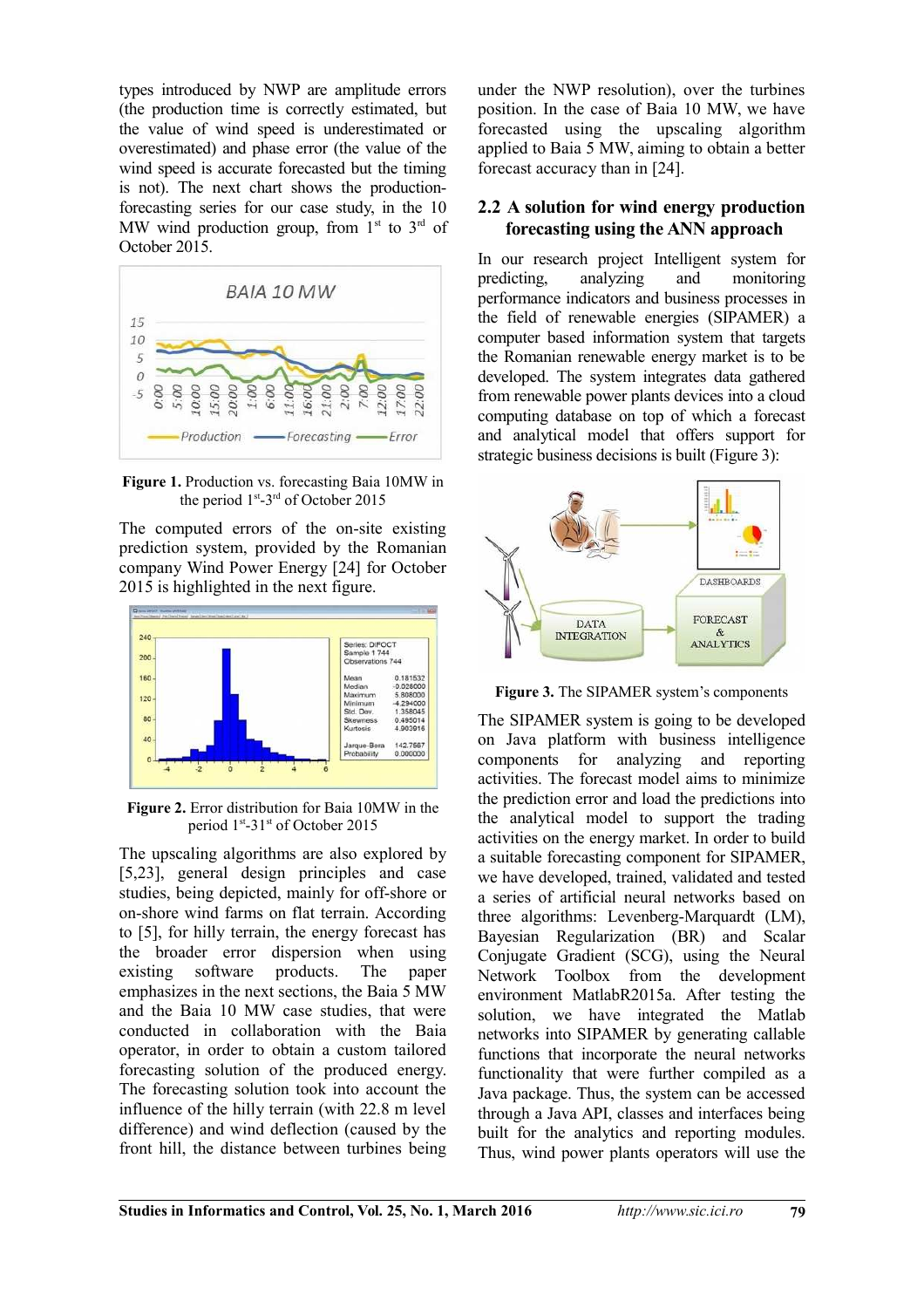web page interfaces having also export capabilities into various formats.

We have first identified the input parameters (the temperature, the absolute direction of the wind, the average wind speed) and the outputs (the wind energy production and the consumed energy) in order to develop our proposed forecasting solution. We have collected for the input and output parameters a number of 17,491 samples, obtained through direct measurements that were conducted hourly, over a two-year period (since  $1<sup>st</sup>$  January 2013 to 31<sup>st</sup> December 2014), in a wind park located in Baia, in Tulcea County, in Romania.

The wind park where the measurements have been conducted comprises two types of turbines, Vestas V90 2MW /3MW IEC IA/IIA with a hub height of 90 meters, designed for high and medium wind sites with high turbulence. The cut-in wind speed for V90 2 MW is 4 m/s, while for V90 3 MW it is 3,5 m/s.. Taking into account the fact that the 5 MW production group comprises two turbines, we had to develop the neural networks taking into account 6 input parameters (the temperature, the absolute direction of the wind and the average wind speed for each turbine).

The 17,491 data samples that we have used when developing our forecasting solution have been accurately measured using the sensors of the turbines' equipment. However, in order to forecast both the wind energy production and the consumed energy, the wind park receives only a single set of NWP forecasted weather data from the National Administration for Meteorology that we are to use as data inputs for the 2MW-WEA01 turbine. Therefore, our neural networks solution must forecast at an initial stage the weather data corresponding to the 3MW-WEA02 turbine, located at a distance of 0.5189 km from the first turbine.

For this purpose, we have first developed, trained, validated and tested three neural networks for weather forecasting. These are the following: one network for each of the algorithms being used (LM, BR, SCG), with 3 weather data sets recorded by the sensors of the first turbine, as inputs (the temperature, the absolute direction of the wind, the average wind speed) and 3 weather data sets recorded by the sensors of the second turbine as outputs.

For each of the algorithms, we have used a sequential approach, in order to determine the optimal number of neurons in the hidden layer and after having performed several experimental tests (with the number of neurons ranging from 3 to 50), we have noticed that the best results were obtained by using 15 neurons in the hidden layer.

Thus, we have developed the weather forecasting neural networks based on the architecture that has offered the best prediction accuracy: 3 neurons for the Input data, 15 in the Hidden layer, 3 in the Output layer and 3 for the Output data (Figure 4).



**Figure 4.** The architecture of the developed weather forecasting neural networks

In order to train, validate and test the neural networks that we have developed based on the three algorithms, we have divided the data set as follows: 70% was used for training the networks and 15% for testing purposes. The remaining 15% of data was used for the validation process in the cases of the LM and SCG algorithms, and it remained unallocated for the BR algorithm, as the validation step does not occur in the case of this algorithm.

We have decided to divide the data sets in this manner in order to obtain comparable sized data sets in all of the cases so that the final comparison of the obtained results becomes of outmost relevance. Also, this method of dividing the data sets has provided the best results for all of the developed networks. The contents of the data samples that make up each of the above-mentioned percentages were chosen randomly. We have tried to forecast the weather data by dividing beforehand the data set according to the months or seasons, thus obtaining monthly or seasonal weather forecasting neural networks, but the networks had a lower degree of prediction accuracy than a global weather forecasting neural network, obtained using the entire data set.

Comparing the performance plots corresponding to the networks (developed using the LM, BR and SCG algorithms), the error histograms and the regressions between the network targets and network outputs, we have concluded that the best results were achieved when using the weather forecasting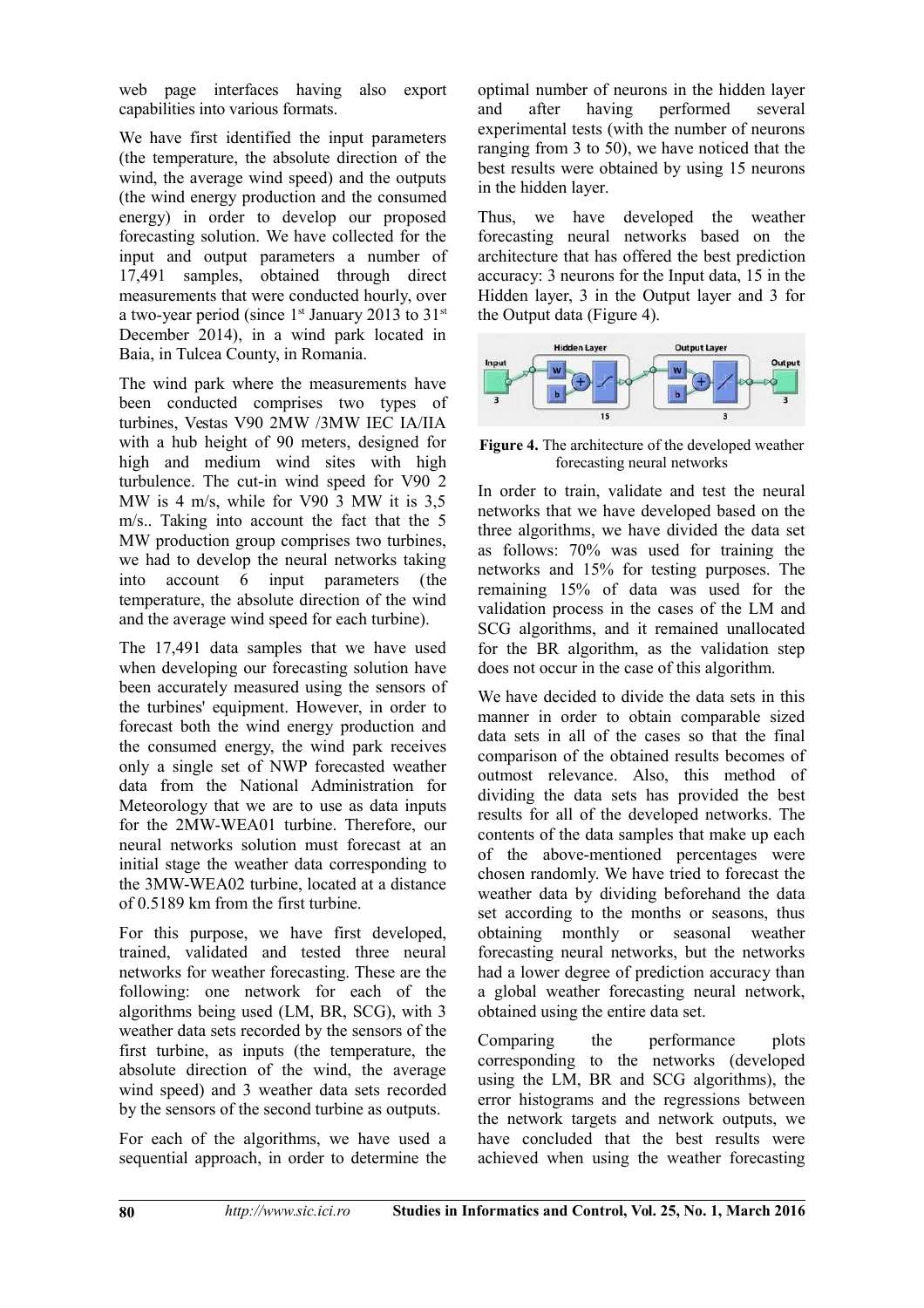neural network based on the BR algorithm (NetBaia5MWBRMeteoT2) (Table 1).

This network has provided the minimum value of the Mean Square Error (MSE), the best value of the correlation coefficient R, the narrowest interval in which most of the errors fall and has also the advantage that avoids the overfitting process.

We have used the NetBaia5MWBRMeteoT2 weather forecasting neural network and we have predicted the temperature, the absolute direction of the wind, the average wind speed for the 3MW-WEA02 turbine. We have used the predicted data set in order to reconstruct the initial input data set that now contains the initial data for the first turbine and the predicted data for the second one.

Having obtained the reconstructed data set over a two-year period (since  $1<sup>st</sup>$  January 2013 to 31<sup>st</sup> December 2014), we proceeded to the second stage of developing our forecasting solution. We have developed, trained, validated and tested 3 global energy forecasting neural networks (covering the 2-year period), based on the 3 algorithms, using the reconstructed data set as inputs and the wind energy production and the consumed energy as outputs. Through this method, we have obtained good prediction results. As we wanted to improve the obtained accuracy, we have divided the reconstructed data set into 4 smaller data sets, based on the four seasons specific to the temperate zone of Romania. We have used these seasonal data sets in order to develop 4 energy forecasting neural networks per each algorithm (LM, BR, SCG), resulting in a total number of 12 energy forecasting neural networks. By developing the seasonal solution, we have obtained improvements in the prediction results compared to the global approach, consisting in a simple energy forecasting neural network for the entire reconstructed data set.

Using an iterative testing procedure, we have determined for each of the algorithms, the appropriate number of neurons in the hidden layer. We have obtained the best results when using 12 neurons in the hidden layer. Thus, we have developed the energy forecasting neural networks based on the architecture that has offered the best results: 6 neurons for the Input data, 12 in the Hidden layer, 2 in the Output layer and 2 for the Output data (Figure 5).



**Figure 5.** The architecture of the developed energy forecasting neural networks

We have divided the data set used for developing, validating and testing the energy forecasting neural networks in the same manner as in the case of the weather forecasting neural networks, developed in the first stage of the solution, as this approach proved to offer the best results.

The obtained results are summarized below, where MSE represents the value of the Mean Square Error and R the value of the correlation coefficient (Table 2).

Analysing Table 2, we have observed that the obtained results are comparable and highlight a high level of accuracy when forecasting the

| No. | The developed network | The used algorithm | <b>MSE</b>                           | R      | The intervals in which most<br>of the errors fall |
|-----|-----------------------|--------------------|--------------------------------------|--------|---------------------------------------------------|
|     | NetBaia5MWLMMeteoT2   | M                  | $\vert 0.090774 \vert 0.88623 \vert$ |        | $[-65.31; 67.97]$                                 |
|     | NetBaia5MWBRMeteoT2   | BR                 | 0.08204110.89369                     |        | $[-31.62; 35.16]$                                 |
|     | NetBaia5MWSCGMeteoT2  | <b>SCG</b>         | 0.083352                             | 0.8921 | $[-69.46; 93.48]$                                 |

**Table 1.** The performance indicators obtained when developing the weather forecasting neural networks

**Table 2.** The comparison between the results obtained using the LM, BR and SCG algorithms

|                       | <b>MSE</b> |           |            | R       |         |            |
|-----------------------|------------|-----------|------------|---------|---------|------------|
| The prediction period | LM         | <b>BR</b> | <b>SCG</b> | LM      | BR      | <b>SCG</b> |
| 2 Years               | 0.060908   | 0.057898  | 0.066406   | 0.9333  | 0.93474 | 0.92819    |
| Spring                | 0.048176   | 0.036081  | 0.050792   | 0.96637 | 0.96722 | 0.96195    |
| Summer                | 0.066927   | 0.059701  | 0.059853   | 0.95493 | 0.95735 | 0.94918    |
| Autumn                | 0.073134   | 0.068371  | 0.11224    | 0.94789 | 0.93749 | 0.95076    |
| Winter                | 0.059272   | 0.055915  | 0.063179   | 0.9603  | 0.96192 | 0.95458    |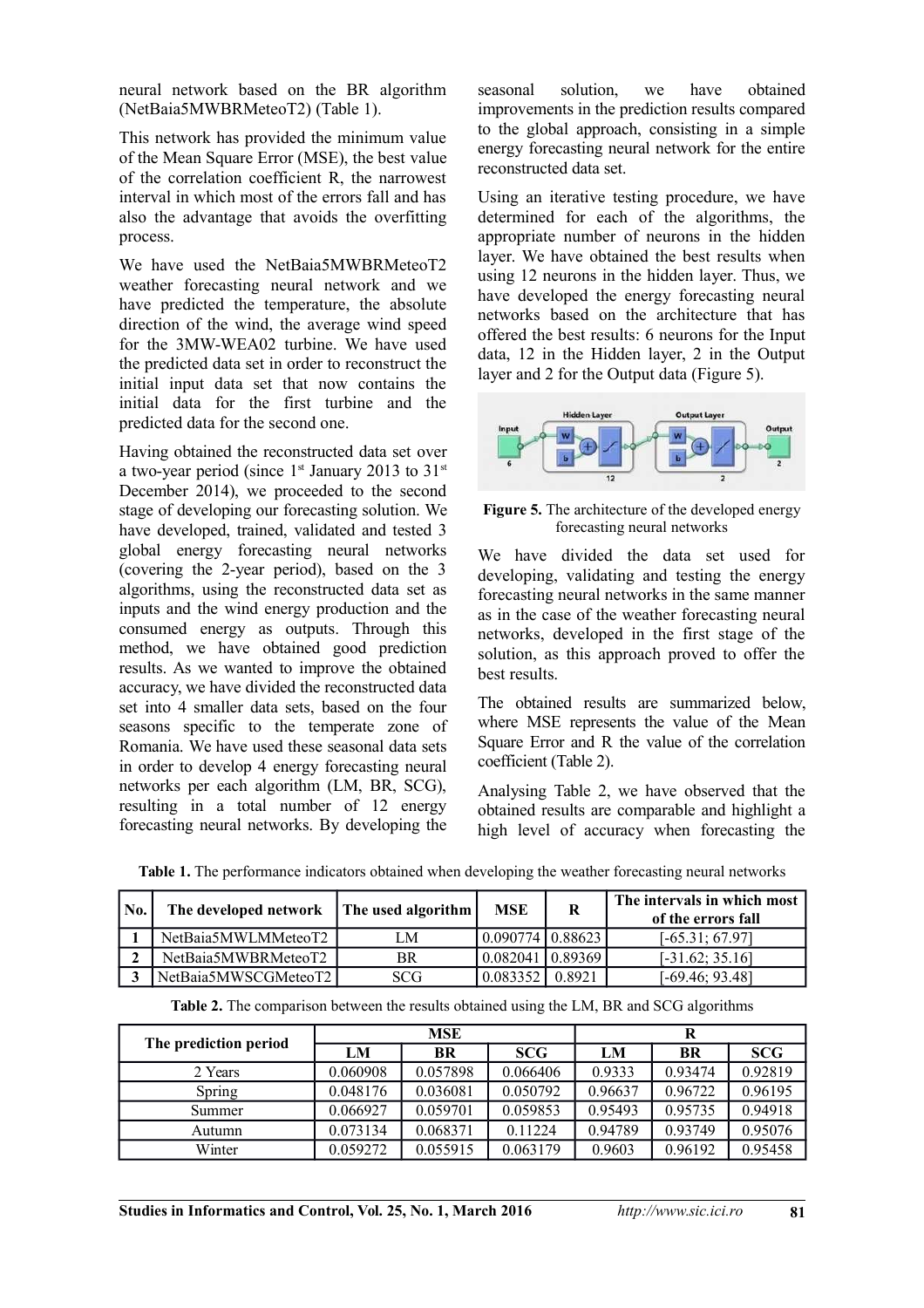wind energy production and the consumed energy. Another important remark is that in most of the cases, the best results are provided by the seasonal approach and when using the networks developed based on the BR algorithm.

In the following, we present some of the experimental results and we analyse the obtained performance. As the seasonal approach has provided improved results compared to the global one, we present one of the seasonal sets of results, which takes into account the variations and particularities of the weather, during the different periods of the year.

The summer season has been randomly chosen together with the energy forecasting neural network based on the BR algorithm. In order to analyse the performance of this neural network, we have generated several plots that represent the best training performance (and the epoch at which it has been obtained), the errors histogram and also the regressions between the network targets and network outputs.

We have first analysed the training performance of the energy forecasting neural network based on the BR algorithm, developed for the Summer season, "NetBaiaVaraBR".

In the performance plot we have represented the train and test curves for the "NetBaiaVaraBR" network. We have obtained the best training performance at the  $102<sup>th</sup>$ epoch, when the value of MSE was 0.059701. In this case, the training and the test functions almost overlap and thus, the graphic highlights a high level of performance for this network.

A very important aspect that must be taken into account for is the overfitting phenomenon that produces large errors when new outputs are forecasted based on a new input data set. These errors occur even if the training of the network has been completed with very small errors. In this case, the network predicts very well the training set, but forecasts and generalizes very poor new input elements (Figure 6).

In order to overcome the overfitting issue and to improve the generalization process, we have implemented two solutions: the regularization and the early stopping.

The first technique, the regularization, is based on choosing a performance function as a linear combination between the sum of the squared errors and the sum of the squared weights. The second technique for improving the

generalization is useful in the case of the LM and SCG algorithms and consists in partitioning the data set into three subsets for training, validation and testing purposes.



**Figure 6.** The training performance of the energy forecasting neural network based on the BR algorithm, developed for the Summer season

The training subset is useful for computing the gradient and for updating the network's biases and weights while the validation set helps in monitoring the error of the training process. When the training of the network begins, the validation error typically decreases along with the training set error. If the overfitting phenomenon does occur, the validation set error increases considerably. When the validation error has been increasing for a certain number of training epochs, the whole process is stopped, the local minimum of the validation error being represented by the last value recorded before these iterations. The weights and biases that correspond to the local minimum of the validation error are being returned.

The testing subset is useful for verifying that the data set has been divided correctly. The test set error is obtained and it is checked if the epoch in which it was recorded differs with a large margin from the one that corresponds to the minimum of the validation set error.We have configured the training process to stop if the mean square error has been increasing for six consecutive epochs in the case of the LM and SCG algorithms. For the BR algorithm, we have set the training process to continue until the convergence is reached. This means that the sum-squared weights, the sum-squared error and the number of parameters have become constant.

In the case of the "NetBaiaVaraBR" network, when we have verified the test and the validation curves, we have noticed that the test curve does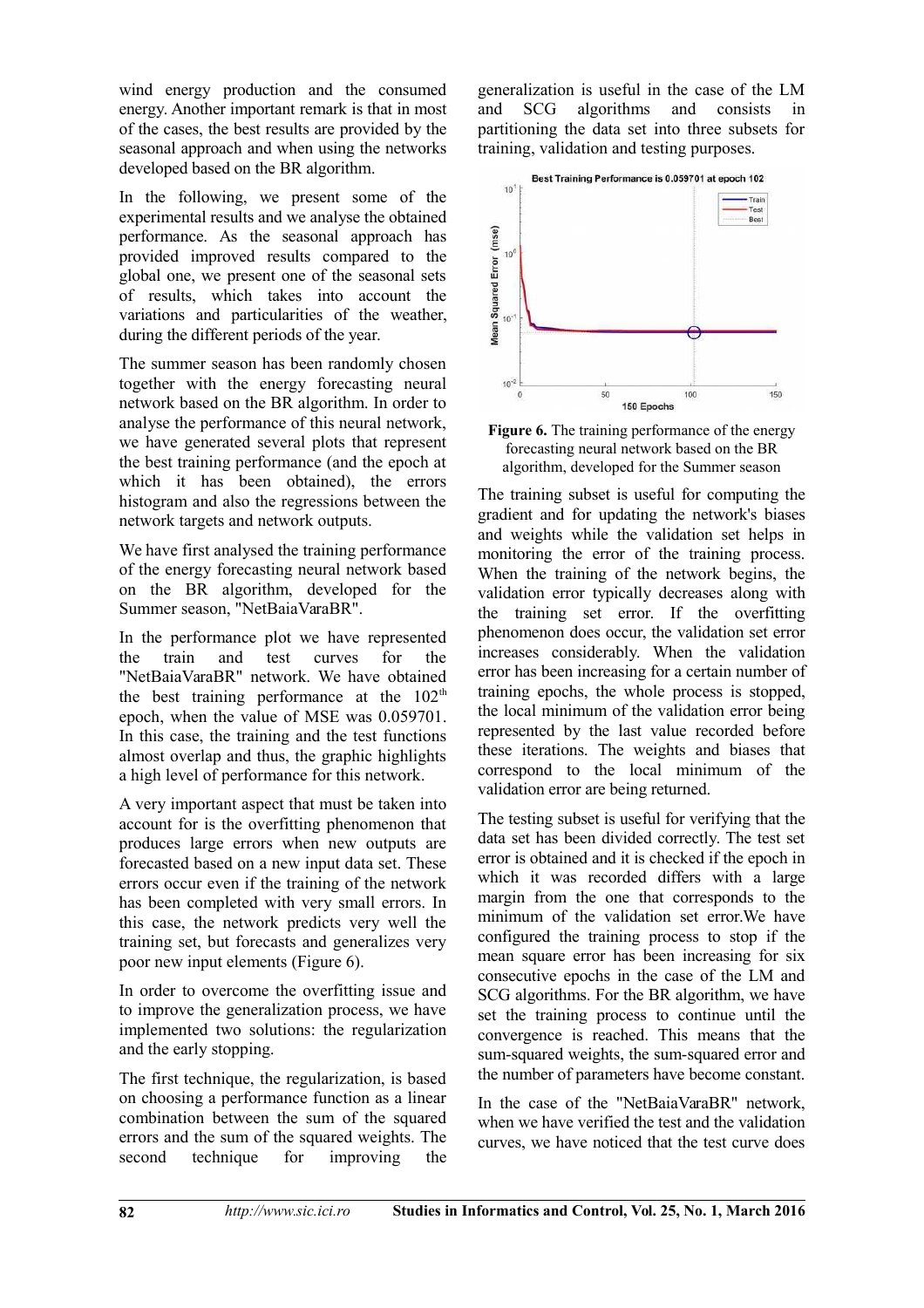not increase significantly before the training curve does and thus we can conclude that an overfitting process did not occur. This fact shows an appropriate partitioning of the data sets and an efficient training of the network.

Then we have represented and analysed the error histogram for the energy forecasting neural network based on the BR algorithm, developed for the summer season (Figure 7).





In the histogram, we have represented the testing data through the red bars and the training data through the blue bars. This representation is useful for obtaining information about the outliers (data points that do not fit as well as the majority of data). In the analysed case, most of the errors fall between -0.2558 and 0.1779, but there are a few points whose errors fall outside this range.

The error histogram for the energy forecasting neural network based on the BR algorithm, developed for the summer season, confirms the fact that the obtained results are very good. We need to take into account the fact that our neural network forecasts two output parameters, with different orders of magnitude: the wind energy production varies between 0 and 5.007 MWh and the consumed energy varies between 0 and 0.053 MWh. The above-depicted results confirm the efficiency and usefulness of a normalization process that we have applied. This process is useful when having to forecast multiple output parameters, having different orders of magnitude. If the network has not been submitted to a normalization process, it will forecast the first output element very well, while the other output elements will be poorly forecasted. In order to overcome this problem,

we have applied a normalization process by programming the 'standard' value to the normalization performance parameter of the network. As a consequence, all the errors were computed as if the values of all the output parameters were ranging in the interval [-1,1] and therefore, all the output elements were predicted with high accuracy. Afterwards, we have represented and analysed the regression plots between the network targets and network outputs, for the energy forecasting neural network based on the BR algorithm, developed for the summer season.

For the BR algorithm, we have represented three regression plots that highlight the regressions for the training, the testing and the whole data set. In these plots, the dashed lines represent an ideal, perfect fit, when the targets and the outputs coincide, while the solid line corresponds to the best linear regression. The regression plot shows that the correlation coefficient is greater than 0.95695, in all the cases (the regressions for the training, the testing and the whole data set) (Figure 8).





Analysing the performance plots corresponding to the "NetBaiaVaraBR" neural network based on the BR algorithm, developed for the summer season, its error histogram and the corresponding regressions between the network targets and network outputs, we have concluded that the developed network has proved to offer a very good forecasting accuracy. This fact suits perfectly to our purpose, namely to obtain a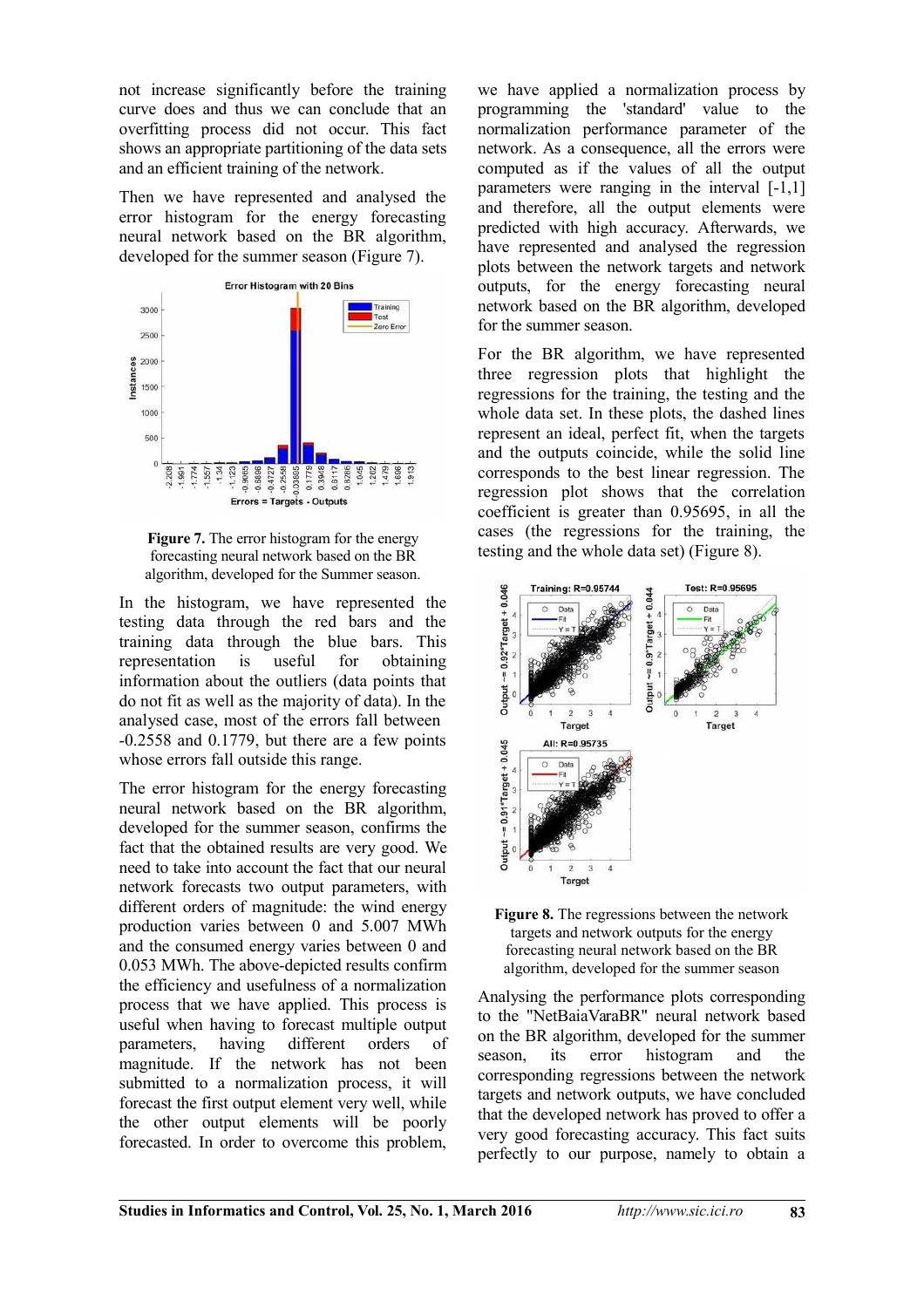forecasting solution for small size wind farms located on hilly terrain in Romania, based on artificial neural networks, using as input parameters the temperature, the absolute direction of the wind, the average wind speed and as outputs, the wind energy production and the consumed energy. Analyzing all the other global or seasonal networks, we have detected the same advantages, with minor differences regarding the provided performance.

## **3. The Upscaling Process from 5 MW to 10 MW**

The Wind Power Plant (WPP) data is analyzed using SAS Enterprise Guide. We have analyzed 17491 records of hourly measured values for several months, such as: wind speed, wind direction, temperature for each wind generator.

The correlation coefficient between wind speed and output of WPP 10 MW is 0.77 and the correlation coefficient between wind speed and output of WPP 5 MW is 0.83. The correlation coefficients between generated energy of WPP and temperature or wind direction are lower than 0.1.

Comparatively, the two sites where the WPPs are located are in the same meteorological resolution area and the maximum distance between the turbines is less than the meteorological resolution. When we compared the output of both WPPs (Table 3), we noticed similarities between the operation of WPP 5 MW and WPP 10 MW.

Analyzing the recorded data during several months, we have observed that WPPs operate 20% of the time with 50% of installed power (Pi) and 20% of the time the WPPs do not operate. Only 2,8% of the time, WPPs operate at 95% of installed power. The correlation between the output of the WPP 10 MW and the output of the WPP 5 MW is very strong (0.83632) mainly due to the location of WPPs (Figure 9).

Based on the strong correlation between the two WPPs, we proposed to forecast the output for the WPP 10 MW based on the estimated output of the WPP 5 MW. Therefore, we built a neural network with two hidden layers, the first layer with 30 neurons and the second with 20 neurons. The input data set contains records for the average wind speed for the two turbines of WPP

**Table 3.** Hourly average output of WPPs 5MW (10 MW)

| Mean                      | 1.455076831<br>2.54726788   |
|---------------------------|-----------------------------|
| <b>Standard Error</b>     | 0.011388065<br>(0.02163513) |
| Median                    | 0.88                        |
| <b>Standard Deviation</b> | 1.507316958<br>2.8636123    |
| Sample Variance           | 2.27200441<br>8.20027583    |
| Kurtosis                  | -0.209085348<br>(0.0929462  |
| <b>Skewness</b>           | 0.994940625<br>(1.1043044)  |
| Range                     | 5.007<br>(9.954             |
| Minimum                   |                             |
| Maximum                   | 50<br>(9 95                 |
| Sum                       | 25491.491<br>(44625.5860    |
| Count                     | 1749                        |

5 MW and for the corresponding output. Our target is to estimate the output for WPP 10 MW.



Figure 9. Scatter plot – correlation between WPP 5 MW and WPP 10 MW

After training the neural network, we have obtained a high level of performance, with a mean square error of 0.091754. Taking into account that the results have a good accuracy, we conclude that using an upscaling technique based on the data of one WPP, one can precisely forecast the output of the other WPP, because they are located in the proximity of each other.

Finally, using the same forecasted NWP, we have compared our solution to existing software [24], using the principle of comparison stated in [23], and we have obtained better results (decreasing standard error with 3,78% and lowering sample variance with 2.59%) for BAIA 5MW. In the case of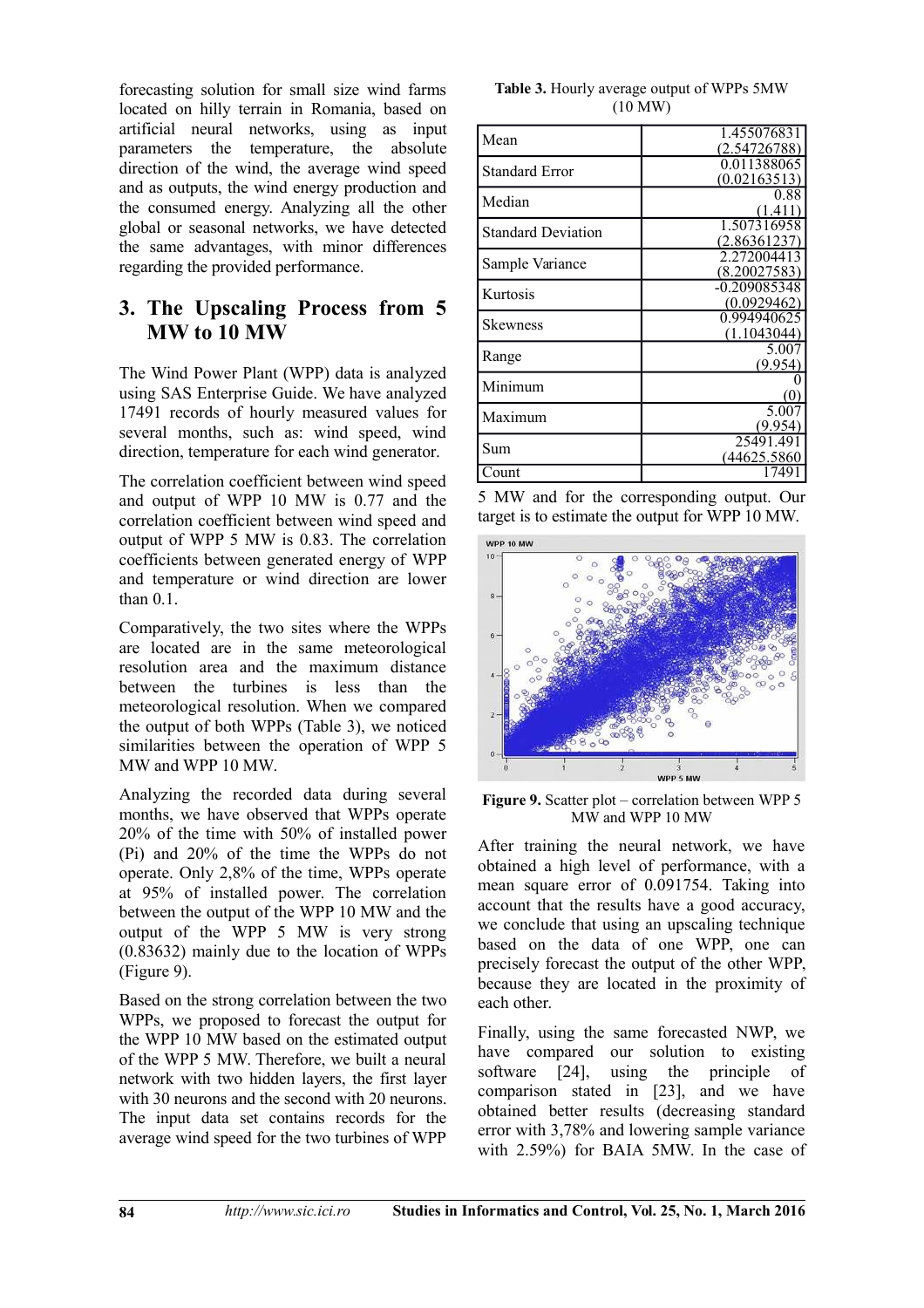BAIA 10MW, the prediction accuracy is slightly increased with an improvement of 0.78% regarding the MSE.

## **4. Conclusions**

This paper presented the state of the art in wind energy production. The above-developed ANN model is part of the SIPAMER software product, designed for the wind power plant operator, in order to forecast the next day hourly energy production. Besides this feature, SIPAMER offers other various statistics and forecasts that could be used by existing operators and potential investors.

Our contribution to the state of the art consists in the improved forecasted results for small wind farms (BAIA 5MW), in comparison with the existing used software [24]. This improvement is the result of a two-step forecast technique, which best covers the situation of hilly terrain, with the wind direction changing from one turbine to another and the turbines being situated at different altitudes. Also, another contribution is the upscaling technique study case, which is slightly described in the literature.

We started from one turbine and we have forecasted the energy production for six turbines grouped into two production groups, located in hilly terrain conditions. The Romanian wind power energy market is characterised by the large number of small wind farms, most of them being located in hilly terrain.

The developed solution is also useful for the potential investors that intend to assess the potential of wind energy production in a certain geographical area that features hilly terrain.

Our proposed solution implies the costs of obtaining historical weather data for a certain area, but these costs are minor if compared to the extent of such an investment. After having being developed entirely, the SIPAMER information system will be offered for sale to the producers of renewable energy and will also be filed for a copyright registration to the Romanian Copyright Office.

The particularities for Romania derive from the dispatching and balancing system that is specific to the Romanian legislation. The reporting module of the SIPAMER information system is specific to the Romanian market and the technical prediction module can be used for any small production capacities situated on hilly terrain geographic areas.

## **Acknowledgements**

This paper presents results of the research project: Intelligent system for predicting, analyzing and monitoring performance indicators and business processes in the field of renewable energies (SIPAMER), research project, PNII – Collaborative Projects, PCCA 2013, code 0996, no. 49/2014 funded by NASR.

## **REFERENCES**

- 1. THE EUROPEAN WIND ENERGY ASSOCIATION **Wind in power 2014 European Statistics**, 2015 (http://www.ewea.org/fileadmin/files/librar y/publications/statistics/EWEA-Annual-Statistics-2014.pdf).
- 2. GLOBAL ENERGY COUNCIL, **Wind in Number**, 2015 (http://www.gwec.net/wpcontent/uploads/2015/03/GWEC\_Global\_ Wind 2014 Report LR.pdf).
- 3. COMMISSION DECISION C (2011) 4938/2011 **Green Certificates Promotion Scheme of Energy Produced from Renewable Energy Sources,** European Commission.
- 4. LAW 220/2008, **Law for Establishing the System for Promoting Energy from Renewable Sources**, Romanian Parliament.
- 5. GIEBEL, G., R. BROWNSWORD, G. KARINIOTAKIS, M. DENHARD, C. DRAXL, **The State-of-the-art in Short-Term Prediction of Wind Power: A Literature Overview,** ANEMOS plus, 2010 (http://www.anemosplus.eu/images/pubs/deliverables/aplus.deli verable d1.2.stp sota v1.1.pdf).
- 6. BÂRA, A., I. LUNGU, S. V. OPREA, G. CĂRUŢAŞU, C. P. BOTEZATU, C. BOTEZATU, **Design Workflow for Cloud Service Information System for Integration and Knowledge Management Based in Renewable Energy,** Journal of Information Systems & Operations Management, Volume 8, No.2/2014, pp. 230-237.
- 7. STĂNESCU, I. A., V. ŞTEFAN, G. NEAGU, C. E. CÎRNU, **Renewable Energy Decision Support Systems: The**